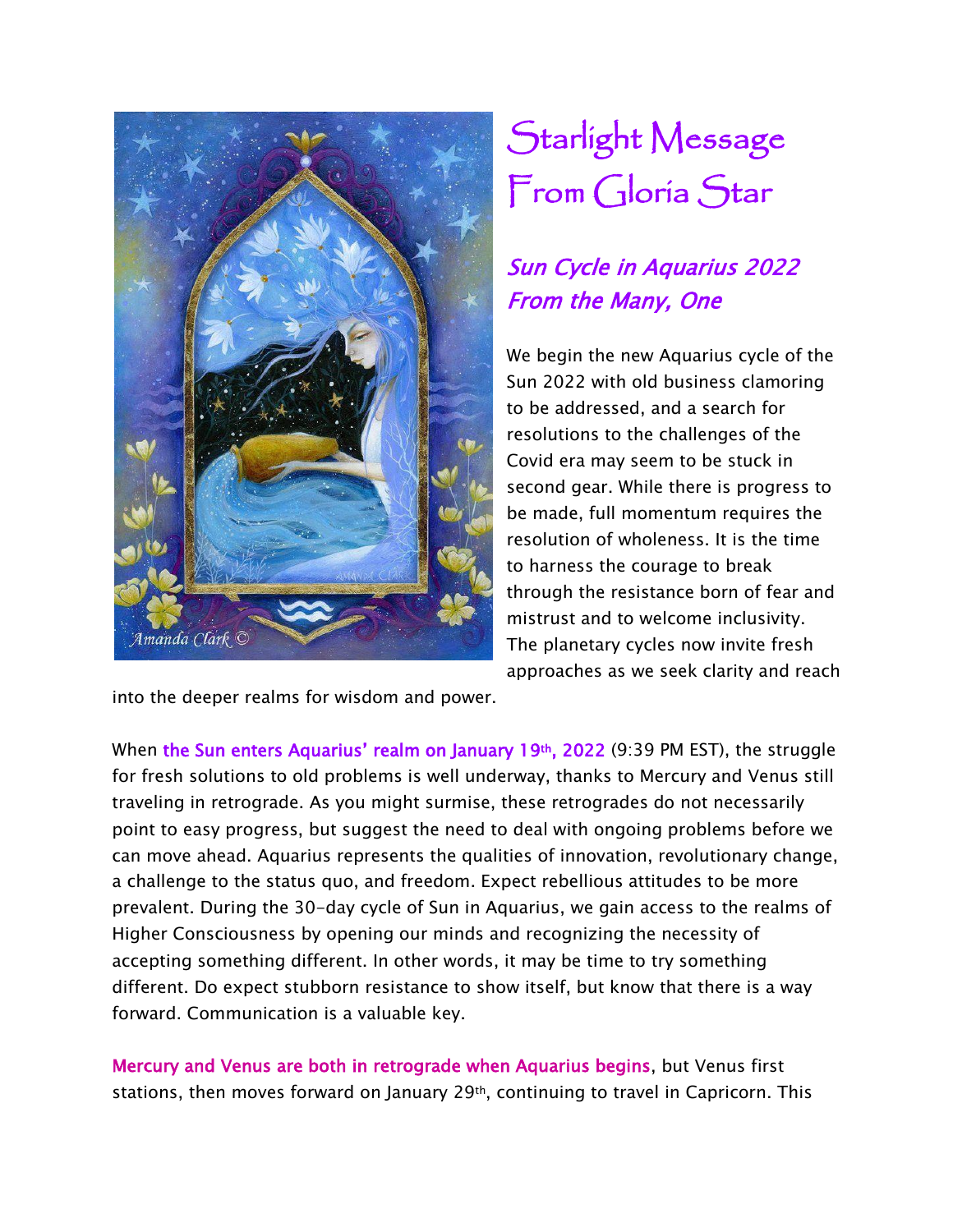long cycle of Venus in Capricorn does not end until early March, providing an opportunity to review our values and priorities, and to explore our attitudes toward the practical things of life. As you likely know, Capricorn's qualities include a need to be in control, and while Venus has been wearing the garb of Capricorn, the quality of what is acceptable may be truly buttoned-up. This is a contrast to the Sun's Aquarian qualities, showing us that while the impulse to stage a revolution may be there, "old school" and traditional values will still require a seat at the table.

We welcome the Aquarius New Moon on February 1st (12:46 AM EST), when breakaway from the norm may seem a bit easier. At the least, the celebration of the Chinese New Year of the Tiger can offer change and a time to share with friends who share values and ideals. Tiger embodies passion and shows courage and fearlessness, but requires competence in an area in contrast to simple bold egoism. Leaders may emerge, but honest expression of power can be a challenge.

The New Moon is a time to begin, to take steps on a new path, or reach out to others in a different way than in the past. Projects can gain momentum, especially once all planets are out of their retrograde. Toward that end, Mercury leaves retrograde and moves into forward motion on February 3rd, 2022 at 11:13 PM EST. When Mercury leaves retrograde, the Sun and Saturn are also united in Aquarius, a once-a-year cycle drawing attention to the importance of clarity, planning, and responsible leadership. If you're hoping to gain traction or cooperation on a project, event, or life situation, this is a good time to get those ducks in a row before taking next steps.

Heads up! No retrogrades for a while! With all planets in direct motion, it is easier to make progress, especially if we incorporate lessons learned as part of moving forward. All planets continue their direct motion until the end of April, when Pluto enters its long retrograde cycle. Contracts, projects and agreements may have more success during these upcoming months.

The Full Moon in Leo shines its brilliance on February  $16<sup>th</sup>$  (11:56 AM EST), marking a time when a little drama can go a long way. It's the perfect time to let others know how you feel, especially in the realm of intimate relationships. But business relationships can use a little extra light, too.

Venus and Mars travel in tandem from February 10th – March 19th, 2022. Their conjunction peaks several times during this period, with the first tight conjunction on